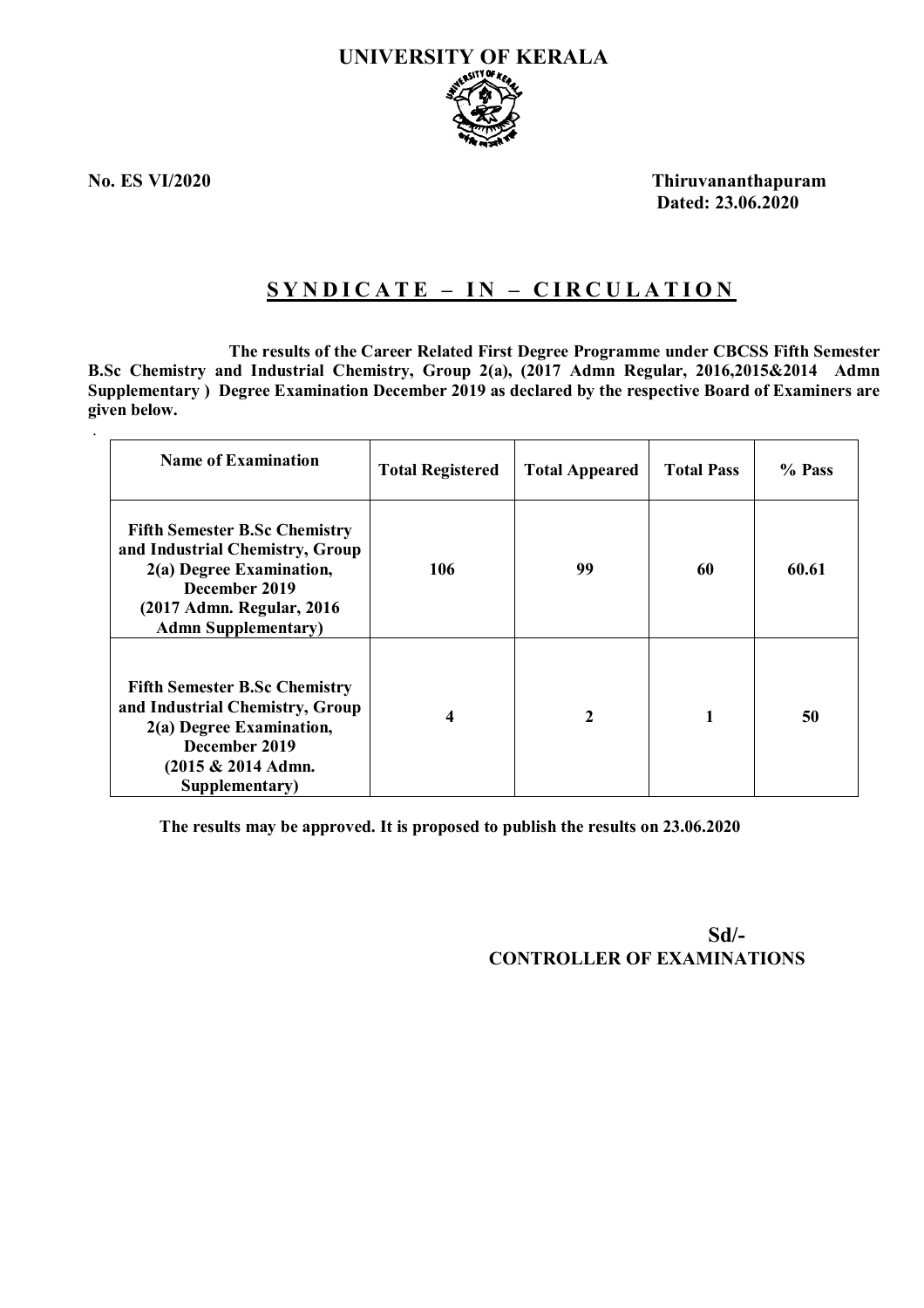**No. ES VI/2020**



- **1. The following is the provisional list of Register Numbers of the successful candidates of the Career Related First Degree Programme Under CBCSS Fifth Semester B.Sc Chemistry and Industrial Chemistry (2017Admn Regular,2016, 2015 &2014 Admn Supplementary) Degree Examination, December 2019.**
- **2. For the successful completion of a Semester, a student has to score a minimum SCPA of 4.00(E grade). A minimum of 40% marks (E Grade) is required for passing a course with a separate minimum of 40% (E Grade) for Continuous Evaluation and End Semester Evaluation.**
- **3. From 2015 Admission Candidates, a student has to score a minimum 35% marks each for ESE & CE for a course pass. However, 40% in aggregate (CE+ESE) is required for a semester pass.**
- **4. The last date for applying revaluation and scrutiny is 06.07.2020. Candidates should make use of draft mark list available in the University website for applying for revaluation. Application for revaluation and scrutiny should be submitted through ONLINE only**

**Sd/-**

**CONTROLLER OF EXAMINATIONS**

**University Buildings, Thiruvananthapuram Dated: 23.06.2020**